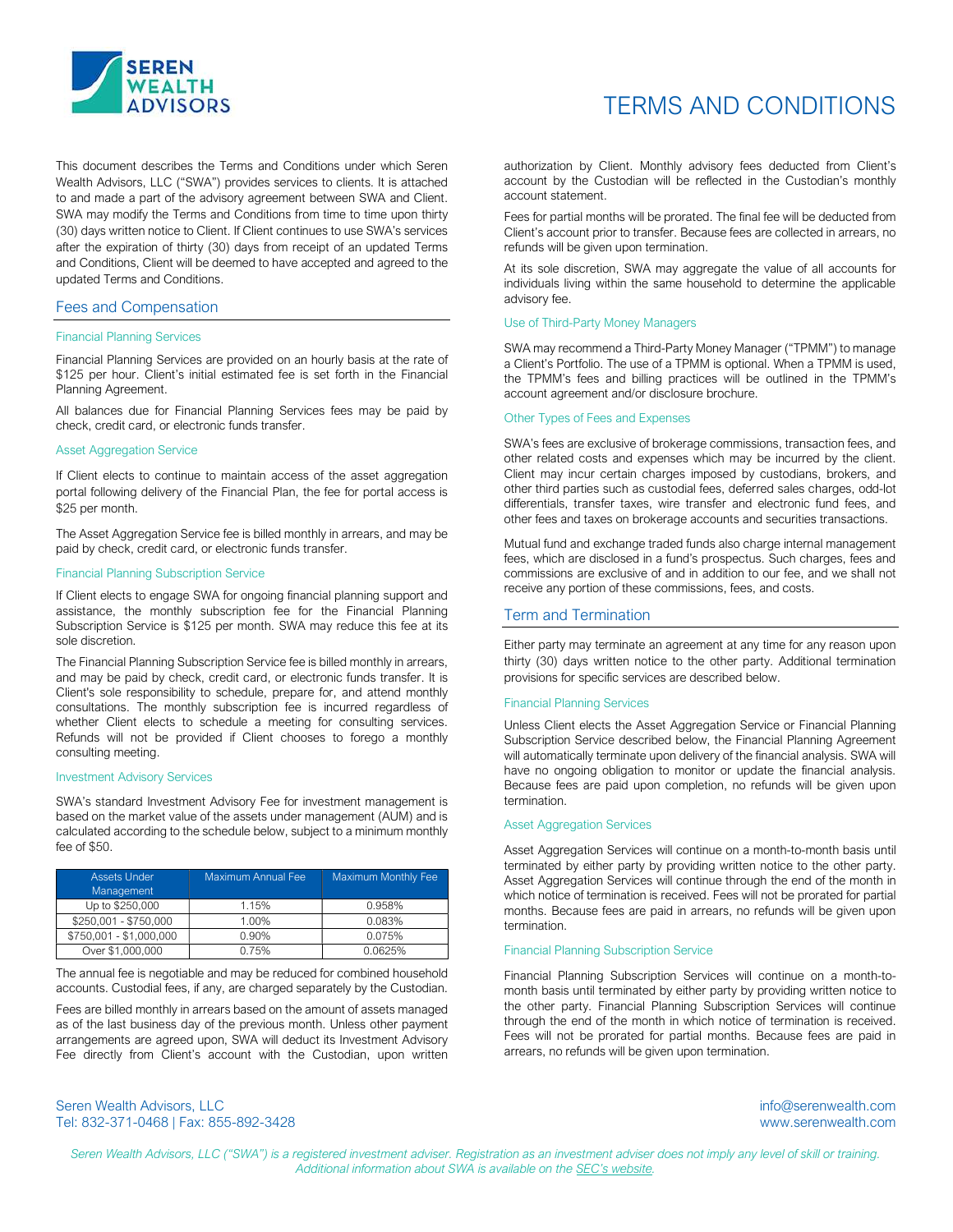

# Client Responsibilities

Client is responsible for informing SWA of any changes in Client's financial circumstances, investment objectives, and any other information provided by Client to SWA. Client is responsible for notifying SWA of any transactions or holdings that appear to be in error or inconsistent with Client's investment objectives. SWA will rely on the financial and other information provided by Client without any duty or obligation to investigate the accuracy or completeness of the information. Client is responsible for reviewing trade confirmations and account statements provided by Client's Custodian. Client is also responsible for providing the appropriate written authorization to Custodian permitting SWA to provide these services for Client's account(s). SWA cannot and will not provide or attempt to provide these services for accounts for which SWA is not authorized to act and/or perform these services.

# Custody of Assets

SWA does not hold or receive any of Client's funds or securities, other than payment for SWA's services. Portfolio assets will be held by a qualified custodian (the "Custodian"), and Client will be solely responsible for paying all of the Custodian's fees.

Client understands that SWA is not authorized to establish or maintain custodial arrangements for Client's account(s). All transactions will be consummated by payment to, or delivery by, Client or such other party as Client may designate in writing, of all cash and/or securities due to or from the account. Client shall direct the Custodian to segregate the assets of the account and to invest and reinvest them in accordance with the directions transmitted by SWA. Client understands that SWA shall not be responsible for any loss incurred by reason of any act or omission of the Custodian or any other party, to the extent permitted by law. The Custodian should provide account statements to Client. SWA encourages Client to notify SWA promptly if Client does not receive statements on all accounts from the Custodian on at least a quarterly basis.

# Investment Discretion

Investment Advisory Services are provided on a discretionary basis. SWA is not required to seek Client's consent prior to implementing any transactions in Client's account(s).

With regard to Financial Planning Services, Client is responsible for implementing all advice received from SWA. Client is under no obligation to act upon SWA's recommendations. Furthermore, Client is under no obligation to effect any transactions through SWA if Client chooses to implement SWA's recommendations. Investment Adviser Representatives (IARs) of SWA may be licensed to sell insurance products, but Client is under no obligation to purchase any recommended financial products from SWA's IARs. SWA will encourage the implementation of advice in good faith but will not be responsible or liable for Client's failure to implement.

# No Legal or Accounting Advice

Although SWA may review estate planning documents, and make recommendations to Client regarding such documents, Client acknowledges that SWA does not provide legal advice. Client is encouraged to consult with independent legal counsel for advice and assistance with implementing any recommendations as Client deems appropriate.

Similarly, although SWA may review tax returns and related documents, and make recommendations to Client regarding tax savings opportunities,

Client acknowledges that SWA does not provide accounting advice. Client is encouraged to consult with an independent tax adviser for advice and assistance with implementing any recommendations as Client deems appropriate.

# Confidential Relationship

Information received by SWA from Client will be kept confidential by SWA in a manner consistent with applicable law and with SWA's Privacy Policy. All information or advice furnished by SWA to Client shall be treated as confidential and not be disclosed by Client except as required by law.

# Acknowledgment of Risk

Client acknowledges that past performance cannot guarantee future results. All investments involve risk, and SWA does not guarantee that its advisory services will result in profit.

#### Proxy Voting and Class Action Claims

SWA shall not vote any proxies for securities purchased for Client's account(s). Furthermore, SWA will not file a class action settlement claim involving a security held in Client's account(s) on behalf of Client.

## Code of Ethics

Client acknowledges that SWA has made Client aware that SWA has a Code of Ethics, which is described on SWA's Form ADV Part 2A, and which will be provided to Client upon request.

# Valuation

In computing the market value of any investment contained in Client's account(s), each security listed on any national securities exchange shall be valued at the last quoted sale price on the valuation date on the principal exchange on which such security is traded. Any other security or asset shall be valued in a manner determined in good faith by SWA to reflect its fair market value.

# Related Transactions

SWA may effect securities transactions for SWA's own account or for the accounts of others under management which are identical or similar to securities as to which SWA may effect transactions for Client's account(s) at the same or different times.

# Services to Other Clients

SWA provides advisory services for other clients. Client understands that SWA may give advice and take action in providing services to other clients which may differ from the advice given or action taken for Client.

# Account Statements

SWA shall not have any responsibility to directly disseminate account statements to Client. This is Custodian's responsibility.

# Verbal Communications

Client expressly permits and allows SWA to act on Client's verbal instructions, except that no trade or order instructions may be left on SWA's voicemail – voicemail instructions will not be acted upon.